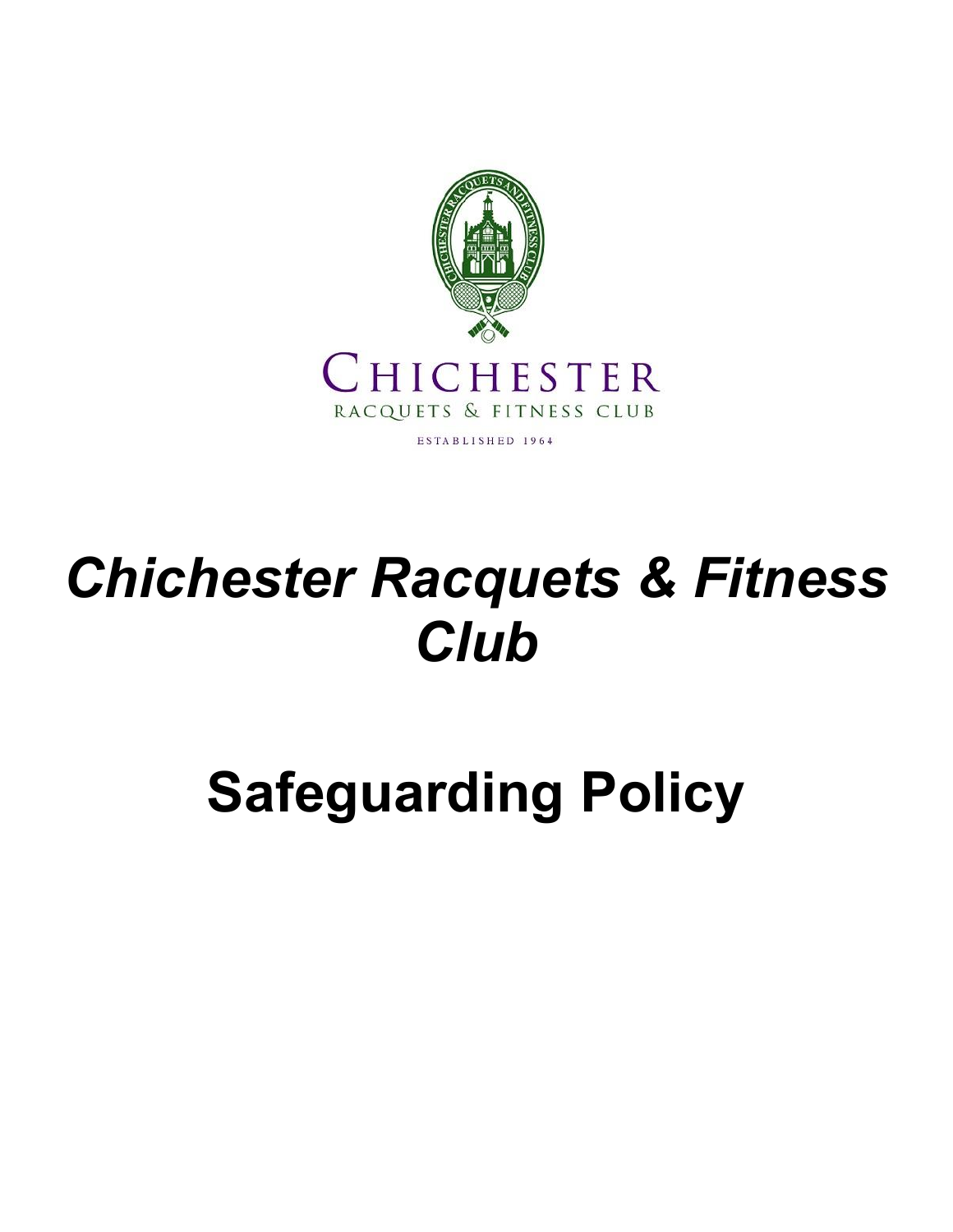## **Reporting a Safeguarding Concern within the Tennis Environment**



#### **\*SPC – Safeguarding and Protection Committee \*LRC – Licensing and Registration Committee**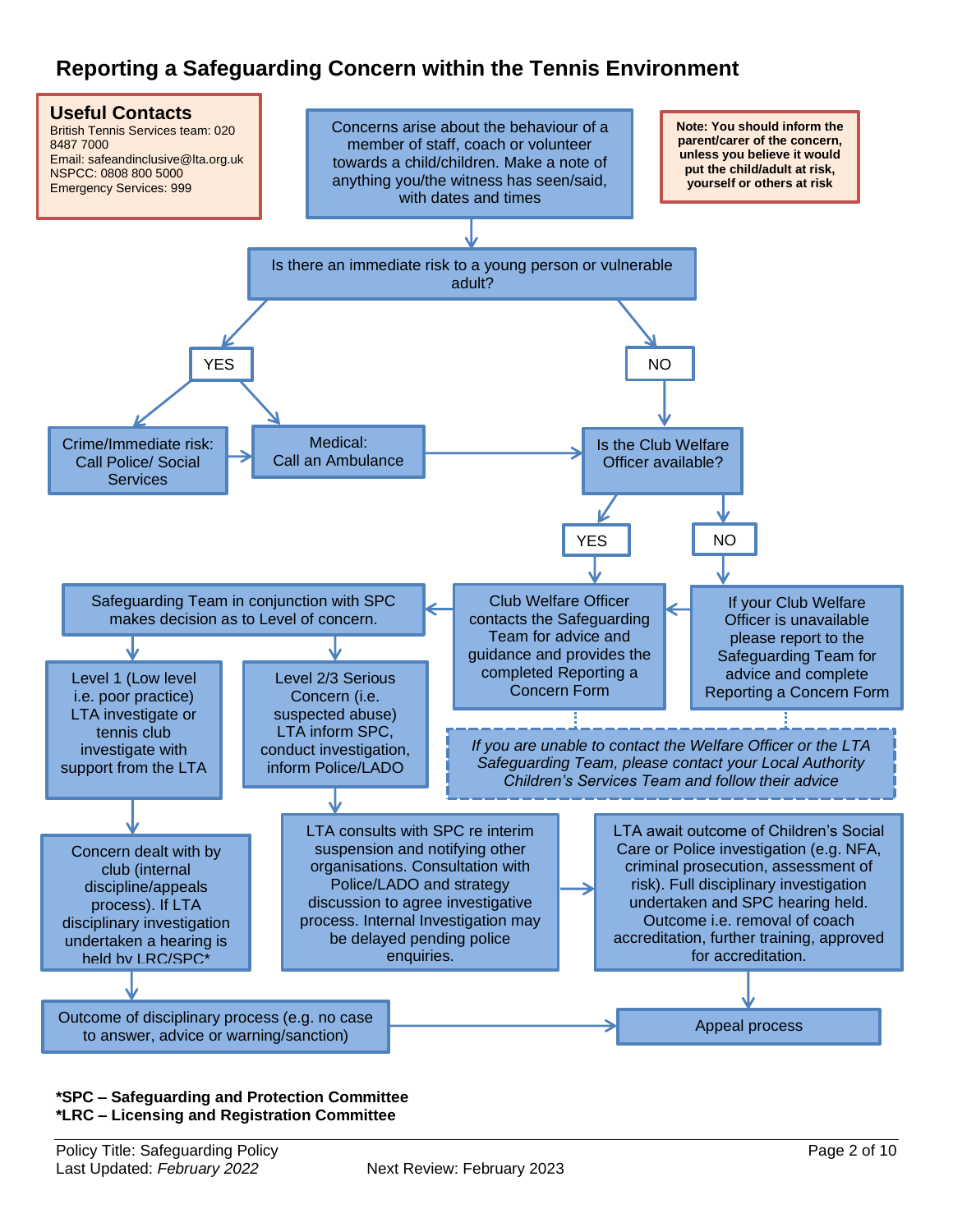# **Safeguarding Policy**

#### **1. Policy statement**

The Chichester Racquets & Fitness Club is committed to prioritising the well-being of all children and adults at risk, promoting safeguarding in our club at all times, including all programmes and events we run. This Policy strives to minimise risk, deliver a positive tennis experience for everyone and respond appropriately to all safeguarding concerns/disclosures.

#### **2. Use of terminology**

**Child:** a person under the age of eighteen years.

Note that some legislation in Scotland defines a child as a person under sixteen years old. However, where there is any safeguarding concern, anyone under the age of 18 is regarded as a child unless advised otherwise by the LTA Safeguarding Team .

**Adult at risk of abuse or neglect:** a person aged eighteen years or over who is, or may be, in need of community care services by reason of disability, age or illness; and is, or may be, unable to take care of, or unable to protect him or herself against abuse or neglect.

**Safeguarding children:** protecting children from abuse and neglect, preventing the impairment of children's health or development, ensuring that they grow up in circumstances consistent with the provision of safe and effective care, and taking action to enable all children to have the best life chances.

**Safeguarding adults at risk:** protecting adults from abuse and/or neglect. Enabling adults to maintain control over their lives and make informed choices without coercion. Empowering adults at risk, consulting them before taking action, unless someone lacks the capacity to make a decision, or their mental health poses a risk to their own or someone else's safety, in which case, always acting in his or her best interests.

*(See appendix A for full glossary of terms)*.

#### **3. Scope**

This Policy is applicable to all staff, volunteers, committee members, coaches and club members. It is in line with national legislation and applicable across the UK.

Advice, guidance and support is available from the LTA Safeguarding Team.

#### **4. Responsibility for the implementation of the Safeguarding Policy, Code of Conduct and Reporting Procedure**

#### **SAFEGUARDING IS EVERYONE'S RESPONSIBILITY: NOT RESPONDING TO A SAFEGUARDING CONCERN IS NOT AN OPTION.**

- Our club's committee has overall accountability for this Policy and its implementation
- Our club Welfare Officer, Libby Swain Club Manager, is responsible for updating this Policy in line with legislative and club developments
- All individuals involved in/present at the club are required to adhere to the Policy and Code of Conduct
- The LTA Safeguarding Team and Tennis Scotland, Tennis Wales and Tennis Foundation Safeguarding Leads can offer support to help clubs proactively safeguard.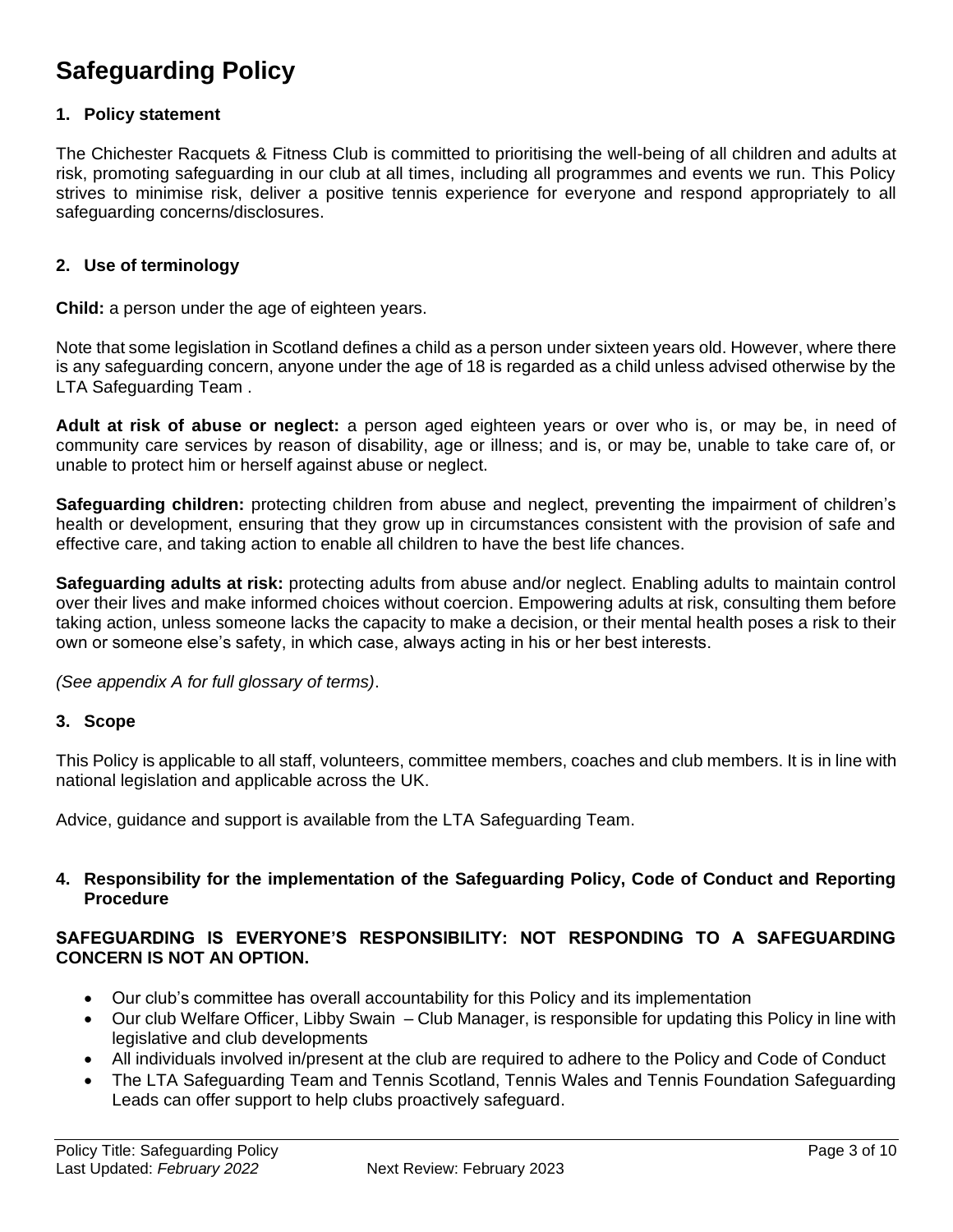#### **Where there is a safeguarding concern/disclosure:**

- The individual who is told about, hears, or is made aware of the concern/disclosure is responsible for following the Reporting a Safeguarding Concern Procedure. Unless someone is in immediate danger, they should inform their club Welfare Officer, LTA Safeguarding Team or National Safeguarding Lead.
- The club Welfare Officer and Safeguarding Leads are responsible for reporting safeguarding concerns to the LTA Safe Safeguarding Team.
- The LTA Safeguarding Team is responsible for assessing all safeguarding concern/disclosures that are reported to them and working with the club Welfare Officer and national Safeguarding Leads to follow up as appropriate on a case-by-case basis, prioritising the well-being of the child/ adult at risk at all times. Dependent on the concern/disclosure, a referral may be made to:
	- o The police in an emergency (999);
	- o Local Authority Children's Services
	- o Local Authority Adult Services
	- $\circ$  Designated Officer (England only) for concerns/disclosures about a member of staff, consultant, coach, official or volunteer
	- o Disclosure and Barring Service (or Disclosure Scotland; Adult Social Work Team or Health and Social Service Department (Channel Islands) for concerns/disclosures about a member of staff, consultant, coach, official or volunteer
	- o West Sussex Children's services: 01403 229900
	- o West Sussex Adults services: 01243 642121
	- o LADO (Lyndsey Tunbridge-Adams): 0330 222 3339 or email Lindsey.Tunbridge-Adams@westsussex.gov.uk

#### **5. Breaches of the Safeguarding Policy, Code of Conduct and Reporting Procedure**

Breaches of this Policy and/or failure to comply with the outlined responsibilities may result in the following:

- Disciplinary action leading to possible dismissal and legal action;
- Termination of current and future roles within the club and roles in other clubs, the LTA, Tennis Wales, Tennis Scotland and the Tennis Foundation*.*

Actions taken by staff, consultants, volunteers, officials, coaches inside or outside of the club that are seen to contradict this Policy may be considered a violation of this Policy.

Where an appeal is lodged in response to a safeguarding decision made by the club, the individual should adhere to the club's appeal procedure.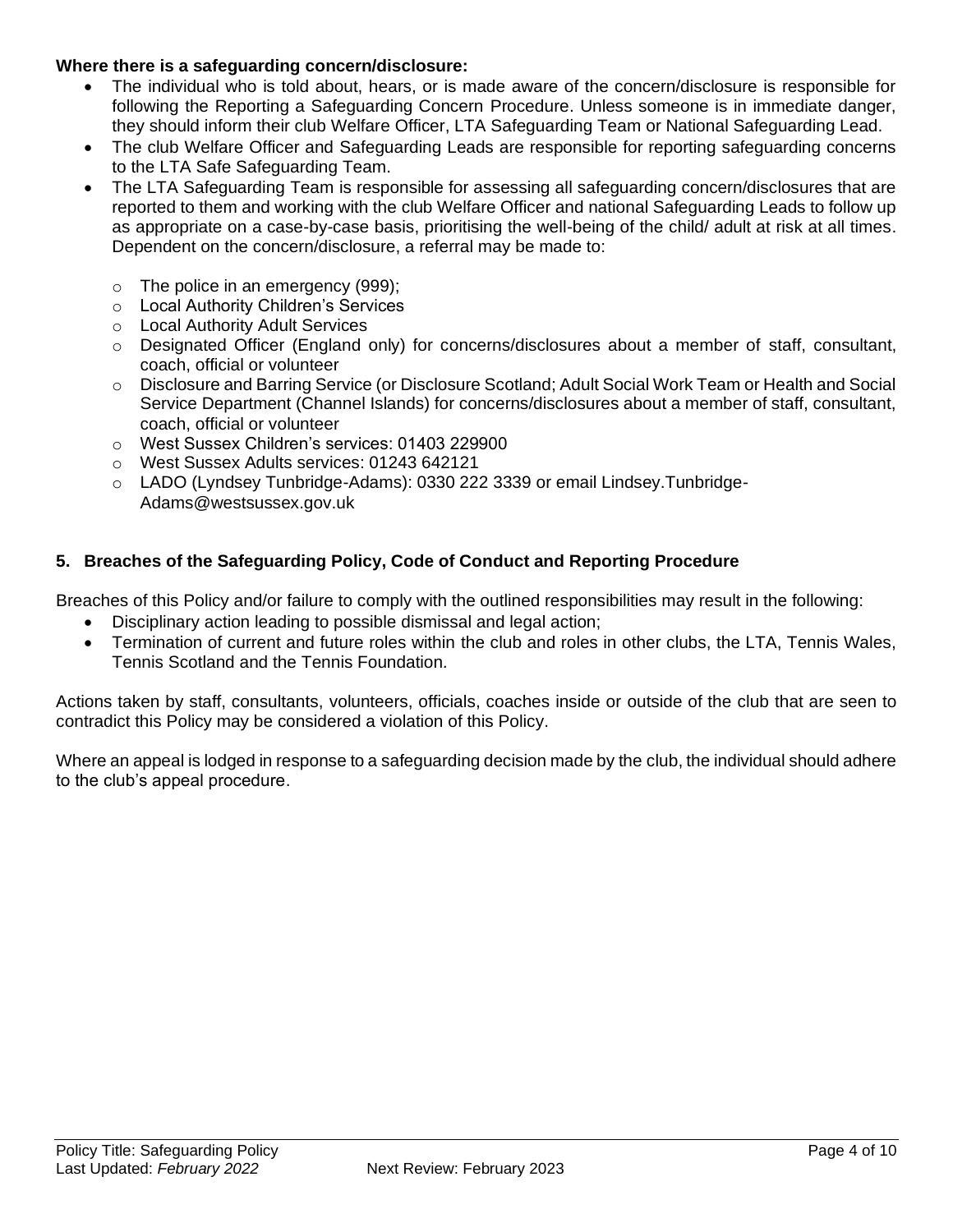# **Codes of Conduct**

#### **All members of staff and volunteers agree to:**

- Prioritise the well-being of all children and adults at risk at all times
- Treat all children and adults at risk fairly and with respect
- Be a positive role model. Act with integrity, even when no one is looking
- Help to create a safe and inclusive environment both on and off court
- Not allow any rough or dangerous behaviour, bullying or the use of bad or inappropriate language
- Report all allegations of abuse or poor practice to the club Welfare Officer
- Not use any sanctions that humiliate or harm a child or adult at risk
- Value and celebrate diversity and make all reasonable efforts to meet individual needs
- Keep clear boundaries between professional and personal life, including on social media
- Have the relevant consent from parents/carers, children and adults before taking or using photos and videos
- Refrain from making physical contact with children or adults unless it is necessary as part of an emergency or congratulatory (e.g. handshake / high five)
- Refrain from smoking and consuming alcohol during club activities or coaching sessions
- Ensure roles and responsibilities are clearly outlined and everyone has the required information and training
- Avoid being alone with a child or adult at risk unless there are exceptional circumstances
- Refrain from transporting children or adults at risk, unless this is required as part of a club activity (e.g. away match) and there is another person in the vehicle
- Not abuse, neglect, harm or discriminate against anyone; or act in a way that may be interpreted as such
- Not have a relationship with anyone under 18 for whom they are coaching or responsible for
- Not to have a relationship with anyone over 18 whilst continuing to coach or be responsible for them

#### **All children agree to:**

- Be friendly, supportive and welcoming to other children and adults
- Play fairly and honestly
- Respect club staff, volunteers and Officials and accept their decisions
- Behave, respect and listen to your coach
- Take care of your equipment and club property
- Respect the rights, dignity and worth of all participants regardless of age, gender, ability, race, culture, religion or sexual identity
- Not use bad, inappropriate or racist language, including on social media
- Not bully, intimidate or harass anyone, including on social media
- Not smoke, drink alcohol or drugs of any kind on club premises or whilst representing the club at competitions or events
- Talk to the club Welfare Officer about any concerns or worries they have about themselves or others

This Policy is reviewed every two years (or earlier if there is a change in national legislation).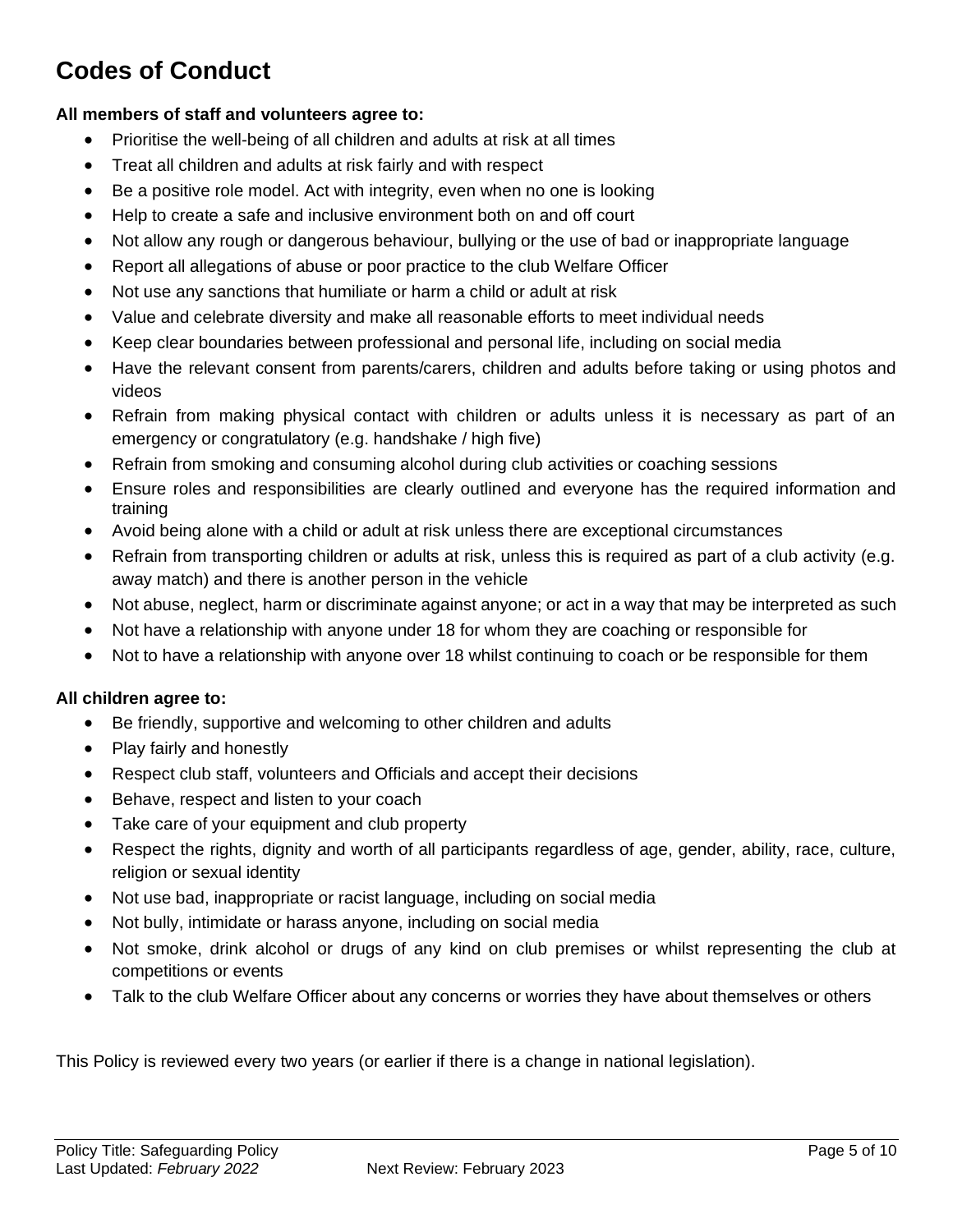This Policy is recommended for approval by:

Club Welfare Officer - Libby Swain Date: 14.02.2022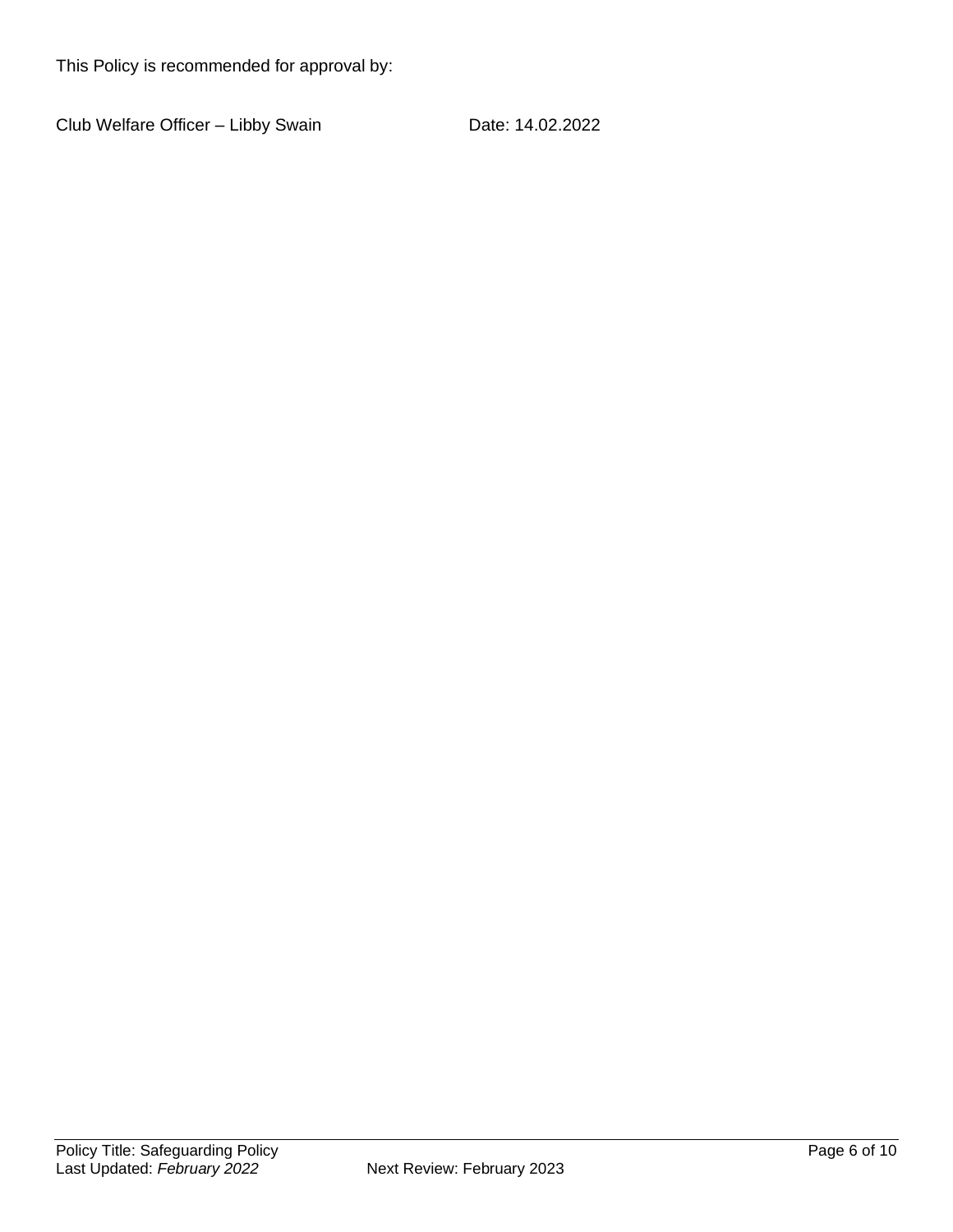## **Appendix A: Glossary of Terms**

**Safeguarding:** protecting **children** from abuse and neglect, preventing the impairment of children's health or development, ensuring that children are growing up in circumstances consistent with the provision of safe and effective care, and taking action to enable all children to have the best life chances. Enabling **adults at risk** to achieve the outcomes that matter to them in their life; protecting their right to live in safety, free from abuse and neglect. Empowering and supporting them to make choices, stay safe and raise any concerns. Beginning with the assumption that an individual is best-placed to make decisions about their own wellbeing, taking proportional action on their behalf only if someone lacks the capacity to make a decision, they are exposed to a lifethreatening risk, someone else may be at risk of harm, or a criminal offence has been committed or is likely to be committed.

#### **Abuse and neglect**

**Physical abuse:** A form of abuse which may involve hitting, shaking, throwing, poisoning, burning or scalding, drowning, suffocating or otherwise causing physical harm to a child or adult at risk. Physical harm may also be caused when a parent or carer fabricates the symptoms of, or deliberately induces illness

**Sexual abuse:** Involves forcing or enticing a child or young person to take part in abuse sexual activities, not necessarily involving a high level of violence, whether or not the child is aware of what is happening. The activities may involve physical contact, including assault by penetration (for example, rape or oral sex) or non-penetrative acts such as masturbation, kissing, rubbing and touching outside of clothing. They may also include non-contact activities, such as involving children in looking at, or in the production of, sexual images, watching sexual activities, encouraging children to behave in sexually inappropriate ways, or grooming a child in preparation for abuse (including via the internet). Sexual abuse is not solely perpetrated by adult males. Women can also commit acts of sexual abuse, as can other children

**Emotional abuse:** The persistent emotional maltreatment of a child or adult at risk such as to cause severe and persistent adverse effects on their emotional development. It may involve conveying to a child/ adult at risk that they are worthless or unloved, inadequate, or valued only insofar as they meet the needs of another person; not giving them opportunities to express their views; deliberately silencing them or 'making fun' of what they say or how they communicate. It may feature age or developmentally inappropriate expectations being imposed, including interactions that are beyond a child or adult at risk's developmental capability, as well as overprotection and limitation of exploration and learning, or preventing them participating in normal social interaction. It may involve seeing or hearing the ill-treatment of another. It may involve serious bullying (including cyber bullying), causing a child or adult at risk to feel frightened or in danger, or the exploitation or corruption of children. Some level of emotional abuse is involved in all types of maltreatment of a child, though it may occur alone.

**Neglect:** The persistent failure to meet a child/ adult at risk's basic physical and/or psychological needs, likely to result in the serious impairment of their health or development. It may involve a parent or carer failing to:

- $\circ$  provide adequate food, clothing and shelter (including exclusion from home or abandonment);
- $\circ$  protect a child/ adult at risk from physical and emotional harm or danger;
- $\circ$  ensure adequate supervision (including the use of inadequate care-givers); or
- o ensure access to appropriate medical care or treatment.

It may also include neglect of, or unresponsiveness to, a child's or adult at risk's basic emotional needs. Neglect may occur during pregnancy as a result of maternal substance abuse.

#### **Additional examples of abuse and neglect of adults at risk**

**Financial abuse**: having money or property stolen; being defrauded; being put under pressure in relation to money or other property; and having money or other property misused.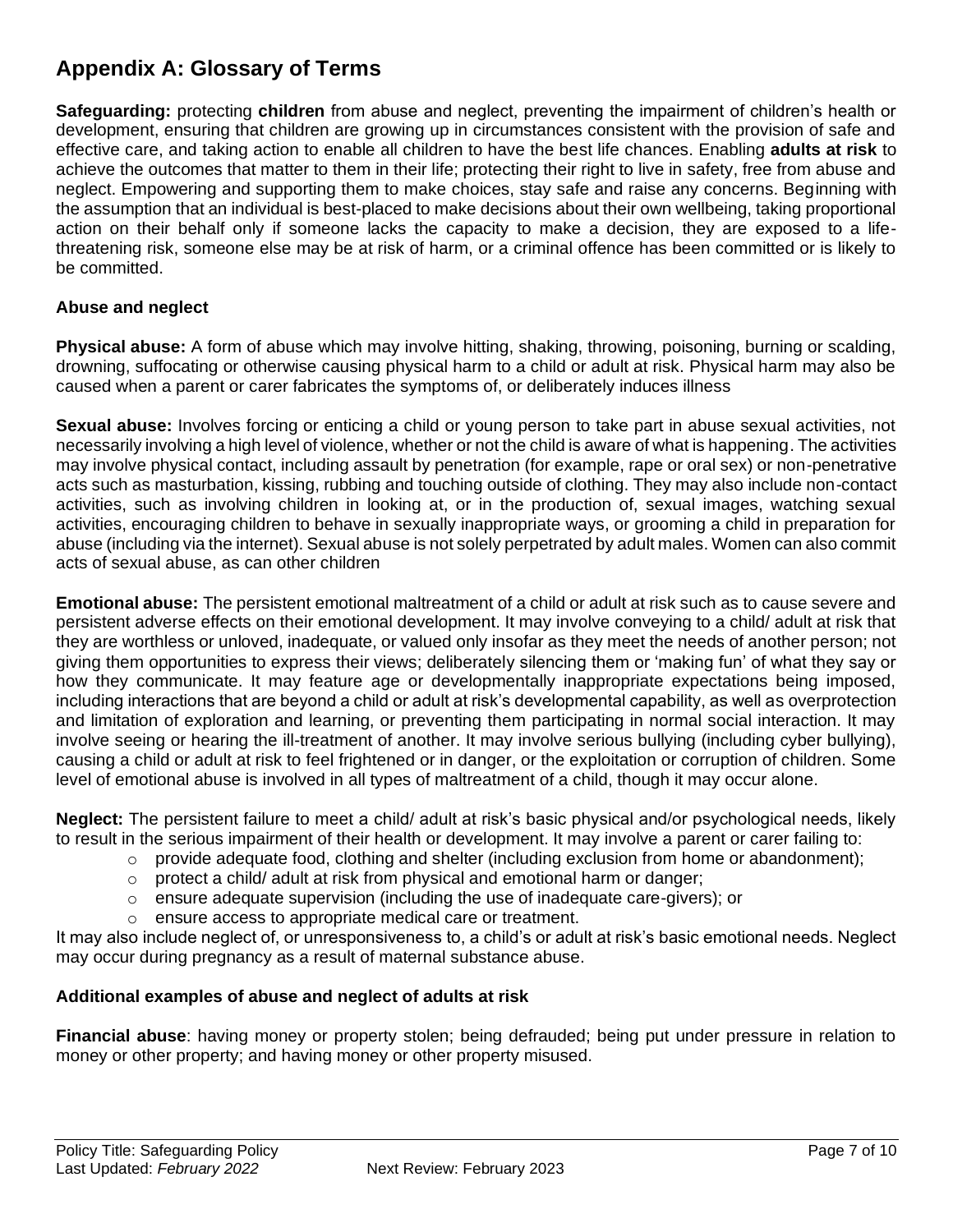**Discriminatory abuse**: treating someone in a less favourable way and causing them harm, because of their age, gender, sexuality, gender identity, disability, socio-economic status, ethnic origin, religion and any other visible or non-visible difference.

**Domestic abuse**: includes physical, sexual, psychological or financial abuse by someone who is, or has been a partner or family member. Includes forced marriage, female genital mutilation and honour-based violence (an act of violence based on the belief that the person has brought shame on their family or culture). Domestic abuse does not necessarily involve physical contact or violence.

**Psychological abuse:** including emotional abuse, threats of harm or abandonment, deprivation of contact, humiliation, blaming, controlling, intimidation, coercion, harassment, verbal abuse, isolation or withdrawal from services or supportive networks.

**Organisational abuse**: where the needs of an individual are not met by an organisation due to a culture of poor practice or abusive behaviour within the organisation.

**Self-neglect:** behaviour which threatens an adult's personal health or safety (but not that of others). Includes an adult's decision to not provide themselves with adequate food, clothing, shelter, personal hygiene, or medication (when indicated), or take appropriate safety precautions

**Modern slavery**: encompasses slavery, human trafficking, criminal and sexual exploitation, forced labour and domestic servitude. Traffickers and slave masters use whatever means they have at their disposal to coerce, deceive and force individuals into a life of abuse, servitude and inhumane treatment.

- A person who is being abused may experience more than one type of abuse
- Harassment, and bullying are also abusive and can be harmful
- Female Genital Mutilation (FGM) is now recognised as a form of physical, sexual and emotional abuse that is practised across the UK
- Child Sexual Exploitation is recognised as a form of sexual abuse in which children are sexually exploited for money, power or status
- Child trafficking is recognised as child abuse where children are often subject to multiple forms of exploitation. Children are recruited, moved or transported to, or within the UK, then exploited, forced to work or sold
- People from all cultures are subject to abuse. It cannot be condoned for religious or cultural reasons
- Abuse can have immediate and long-term impacts on someone's well-being, including anxiety, depression, substance misuse, eating disorders and self-destructive Conducts, offending and anti-social **Conduct**
- Those committing abuse are most often adults, both male and female. However, child-to-child abuse also takes place.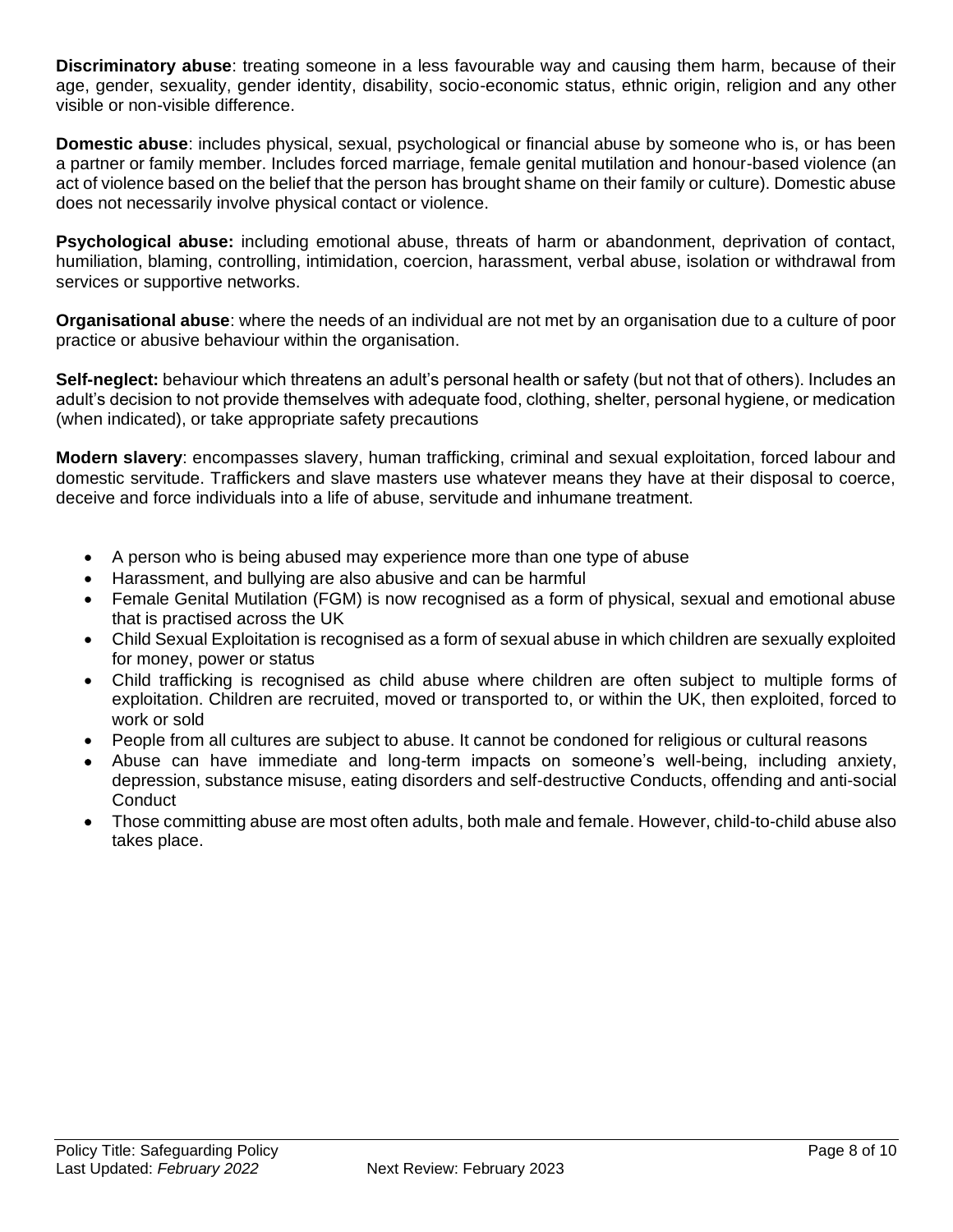### **Appendix B: What to do if a disclosure from a child or adult at risk is made to you:**

- 1. Reassure the child/adult that s/he is right to report the behaviour
- 2. Listen carefully and calmly to him/her
- 3. Keep questions to a minimum and never ask leading questions
- 4. Do not promise secrecy. Inform him/her that you must report your conversation to the LTA Safe and Inclusive Tennis Team (and the police in an emergency) because it is in his/her best interest
- 5. REPORT IT! If someone is in immediate danger call the police (999), otherwise talk to the LTA Safeguarding Team as soon as possible. Once reported, the Safe and Inclusive Tennis Team will work with you to ensure the safety and well-being of the child/ adult at risk
- 6. Do not permit personal doubt prevent you from reporting the concern/disclosure
- 7. Make an immediate objective written record of the conversation using the Reporting a Concern Form *(add link)*. Make certain you distinguish between what the person has actually said and the inferences you may have made. Your report should be sent to the LTA Safeguarding Team within 48 hours of the incident, who will store it safely.